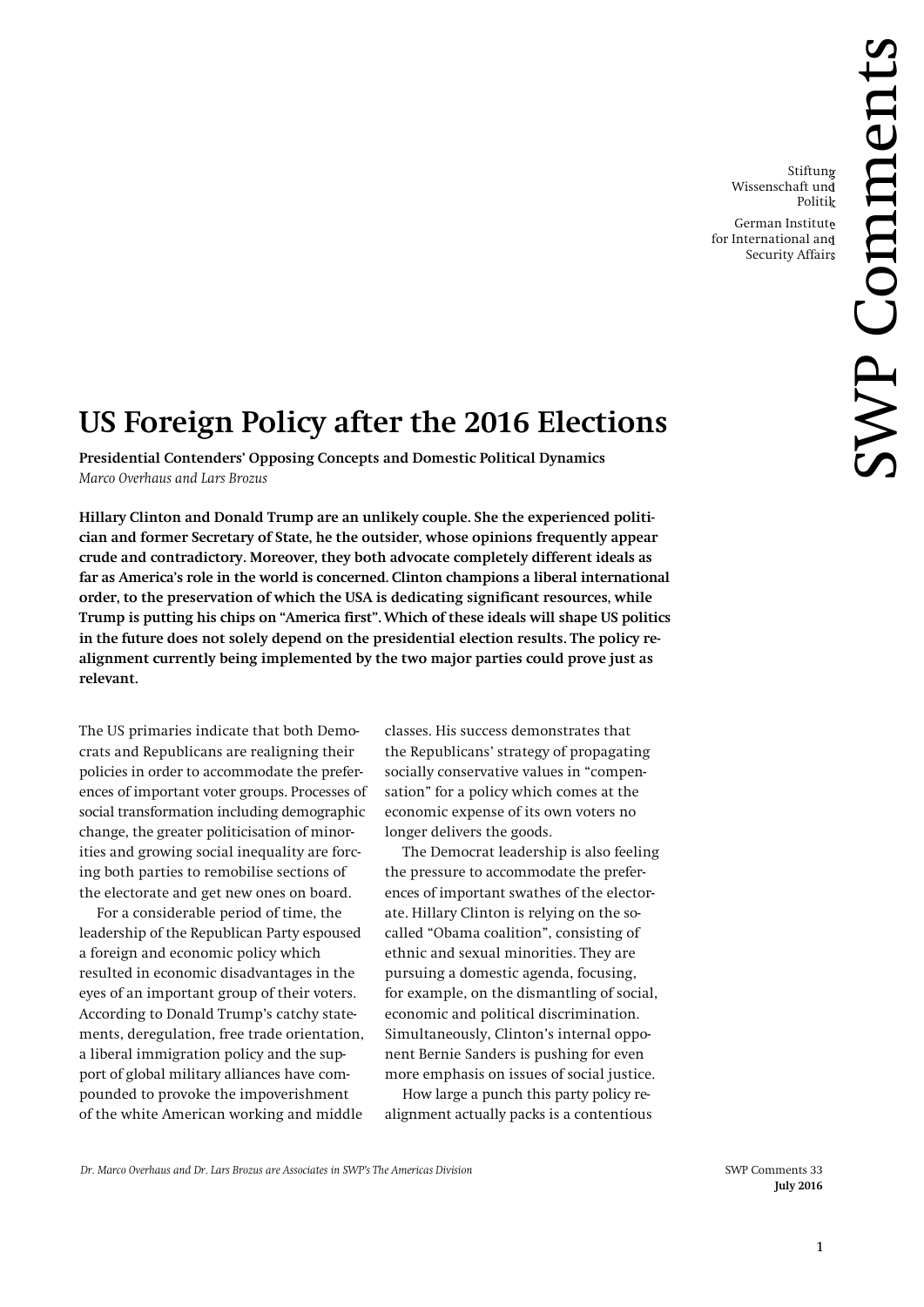issue within the US debate. If it persists, it could result in a stronger domestic orientation in the USA.

## **Liberal internationalism versus Jacksonian populism**

Since the Second World War, US foreign policy has been marked by a school of thought known as "liberal internationalism". This operates on the premise that a liberal international order, interpreted as a network of inter- and multinational norms, regulations and institutions, is in America's interest. This applies, above all, from an economic perspective, as far as trade and financial relations are concerned, but also includes a liberal immigration policy. Part of this fundamental foreign policy consensus is not only the implicitness of an American leadership role, but, in addition, the creation of international alliances and their consolidation via a global network of foreign military bases, which are required to take action against "troublemakers".

As a leading figure, Hillary Clinton embodies this cross-party consensus like almost no other. She has supported the free trade policy of her husband, the then president Bill Clinton, since the 1990s, whose tally included the North American Free Trade Agreement (NAFTA). She voted in favour of the 2003 Iraq War, and championed the Trans-Pacific Partnership (TPP) and the Transatlantic Trade and Investment Partnership (TTIP) as Secretary of State under Obama. She also endorsed the deployment of the US military several times – in Libya in 2011, for instance.

By contrast, Donald Trump is pursuing a foreign policy vision in which international relations equate to a zero-sum game. This paradigm holds that the USA neglects its own security if it supports the security of other countries. If, for example, the USA deploys its forces throughout the world in order to protect foreign borders, it is putting the security of its own citizens in second place. If China benefits from WTO accession, factories in the USA close and

American workers lose their jobs.

Trump's statements to date are indicative of a marked disinterest in questions of international order. The key phrase of his rudimentary foreign policy agenda, "America first", underscores the fact that US interests are the top priority, particularly those of the American working and middle classes. Trump wishes to use international politics to push through "better deals". The allies in Europe and Asia should pay more for their security, and the USA should no longer be disadvantaged by international agreements. This applies both to the Paris Agreement under the United Nations Framework Convention on Climate Change as well as to the TPP and the TTIP.

All this does not make Donald Trump an isolationist. He has announced his intention to increase funding for the US military, and to take extreme action against the "Islamic State" and other terror organisations – and, something characteristic of his position – this without concern for the standards of international law.

Trump is piggybacking on a political tradition christened "Jacksonian Populism" by American political scientist Walter Russell Mead, named for the 7th President of the USA. The historical and cultural roots of this tradition lie in the frontier experiences of the white, Protestant settlers and early farmer communities. They literally fenced themselves off from their hostile environment, and went to considerable expense in order to defend the borders of their settlement spaces. Although "Jacksonian Populism" has always featured in the USA's foreign policy debate, it was not a major influence for most of the time.

Against the background of these foreign policy alternatives and domestic dynamics, three scenarios appear plausible for the outcome of the elections and their foreign policy implications.

**Scenario 1: President Donald Trump**

In the first scenario, Trump, should he be elected the 45th President of the United

SWP Comments 33 **July 2016**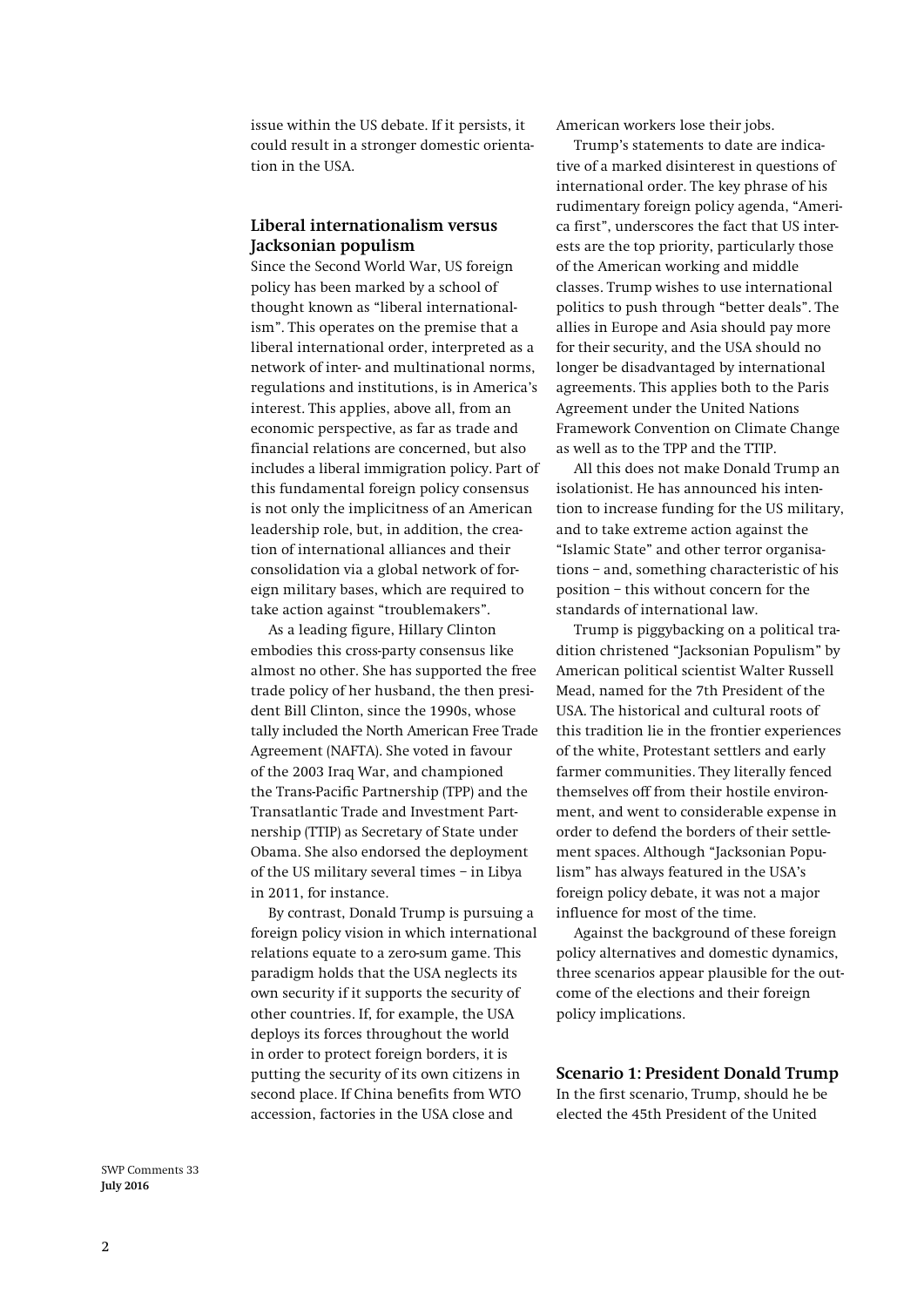States on 8 November 2016, would implement his foreign policy agenda predominantly using uni- and bilateral strategies. He would increase the pressure on the allies, demanding greater financial contribution to international security from them. In terms of trade policy, he would condemn what he sees as the unfair valuation of the Chinese currency, and threaten punitive tariffs. TTIP would either be off the table or put on the back burner. Trump would also attempt to back out of international agreements such as the Paris Agreement on Climate Change.

His critics on both sides of the Atlantic can hope that he would be restrained by the system of checks and balances in place in the US political system. The US constitution divides the authority over foreign policy between the President and the Congress. In principle, three ways for Congress to influence foreign policy exist, namely via budget legislation, its confirmation of highranking government posts and its consent to internationally binding treaties.

Historically, the USA's political system has increasingly been characterised by the centralisation of foreign policy authority in the executive, particularly in the White House. The growing workforce at the White House, including the National Security Council, is a clear indication of this. On the one hand, the presidential office is strengthened by this development, while, on the other, the President is subject to internal constraints, reliant on an increasingly large team of advisers which does not, however, share his visions unequivocally. This would also apply in the event that President Trump decided to prune the outgrowths of presidential bureaucracy. The pool of qualified government officials is limited, even in Washington, and many of these are close to the "foreign policy establishment" rejected by Trump.

Whether and to what extent President Trump could be reined in by Congress or his own bureaucracy depends on the thematic issues in question. Congress tends to play a more significant role in areas

including trade, migration and development cooperation than it does in issues of national security and military operations. However, the elected representatives are frequently only able to exercise a power of veto as opposed to bringing about effective agenda-setting. It follows that Congress might be able to thwart an entry ban for Muslims, but would be unable to force the Trump administration to promote an international free trade agenda.

It should also be remembered that, in times of crises, US presidents enjoy far greater room for manoeuvre than in "normal" times. After the terrorist attacks of 11 September 2001, for example, President George W. Bush considerably expanded the powers of the executive, placing particular emphasis on the intelligence agencies.

#### **Scenario 2: Clinton wins, Trump disappears**

This scenario reflects the widely-held assumption that the strong showing by the anti-establishment candidates in the primaries will remain a flash in the pan. If Clinton should win the presidential elections, Trump and his populist visions of foreign and domestic policy will vanish into oblivion. Ultimately, the fundamental foreign policy consensus in the USA will win through. This supposition is based, not least, on past experiences of the rise and fall of earlier populists. In 1992, for instance, the billionaire Ross Perot, standing as an independent candidate, scored several successes in the presidential election campaign against his opponents George H. W. Bush and Bill Clinton, but left scarcely a political trace.

Hillary Clinton is widely regarded as a hawk as far as security and defence policy is concerned. Despite setbacks in Iraq and Afghanistan, she considers US military interventions a viable instrument. As a result, it would be reasonable to expect Clinton to adhere to several key aspects of her predecessor's foreign policy while simultaneously displaying fewer reserva-

> SWP Comments 33 **July 2016**